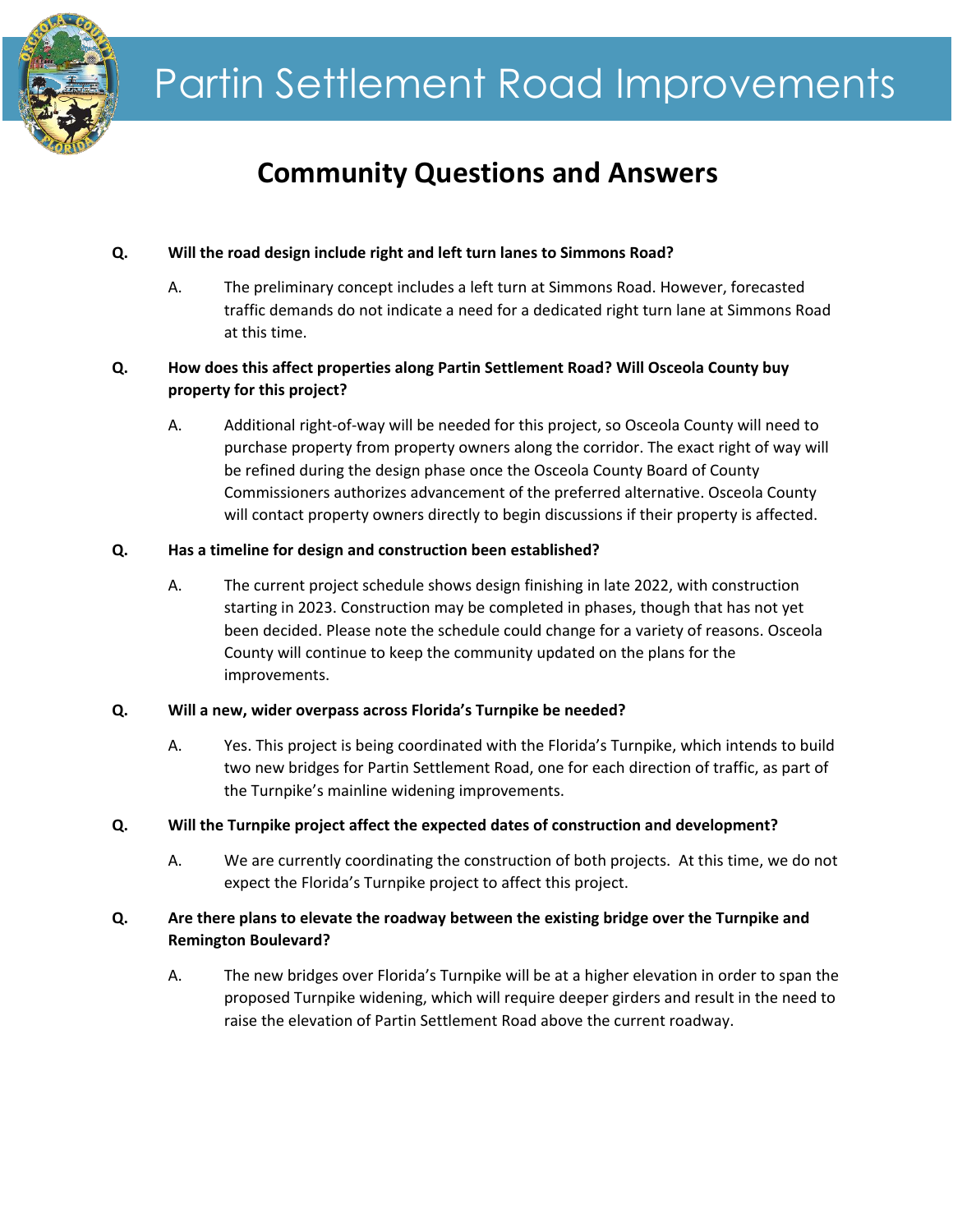# **Q. Are any changes planned to the intersection of Partin Settlement and Neptune to address congestion there?**

A. We are studying this area and have tentatively identified the option of providing dual southbound to eastbound right turn lanes as one means to improve congestion.

# **Q. Will new bus routes for school children be developed with the construction changes/road closures?**

A. The goal of the traffic control plan is to minimize disruption of any current travel patterns. We do not anticipate any changes to school bus routes, but we are still in the study phase and have not begun final design. Any changes or disruptions would first be coordinated with the School District of Osceola County.

## **Q. Any plans to install a pedestrian bridge at U.S. 192?**

A. Pedestrian safety is important, and the County is always looking for opportunities to improve safety. The right-of-way is relatively tight in this area, which limits the possibility of providing a pedestrian overpass, thus there are no plans at this time to construct a pedestrian bridge at U.S. 192. However, we will provide various pedestrian safety measures, such as signal phasing, as part of the planned improvements.

## **Q. Can we anticipate the building of turn lanes for businesses and churches at the medians?**

A. We are just starting the design process, so we do not know just yet exactly where all the turn lanes will be located. Subject to achieving safety and operational goals for this project, the County will accommodate entrances to the businesses and churches along the corridor to the greatest extent possible.

# **Q. How did you determine the locations for median openings? Why are some locations restricted from turning left onto Partin Settlement Road?**

A. The median is being constructed to enhance safety and improve operations along the roadway. The median openings are selected using current engineering criteria to achieve the safety and operational goals. Some factors that are used are the type of roadway (for example urban or rural), traffic volumes and speed limit.

## **Q. What can be expected with the drainage of the project of Phase 1?**

A. Currently, this area has an open ditch drainage system. The intent of this project is to provide a closed storm sewer system and route the drainage to ponds where the water can be treated and discharged in a gradual manner. The ponds help to improve water quality by separating out contaminants.

## **Q. Will the width/length of the intersection at Remington Boulevard increase?**

A. As shown in the public meeting displays, this project is not proposing to change the existing width of Remington Road, and an appropriate median opening on Partin-Settlement was provided. However, these plans will be refined during the design phase of the project's development.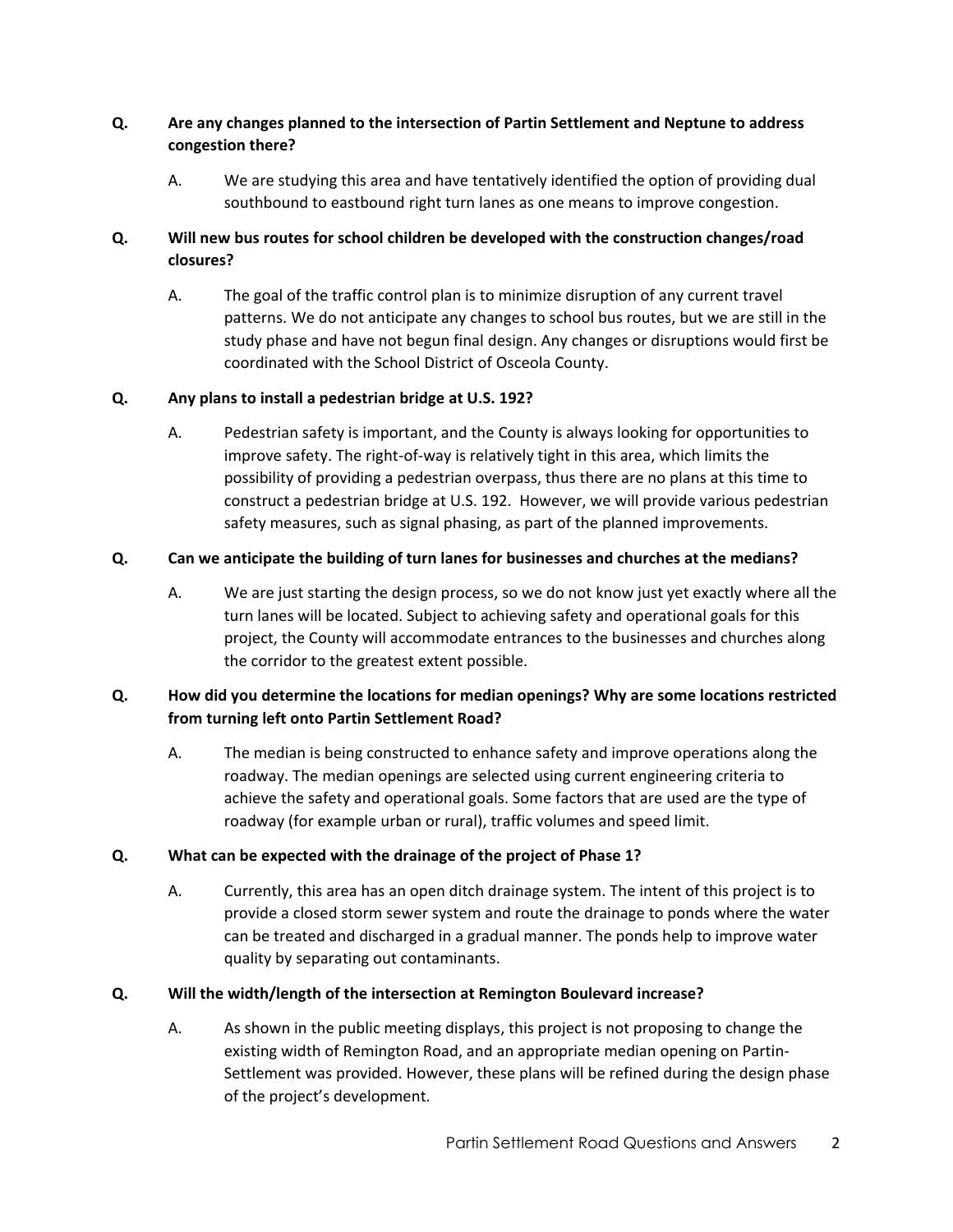#### **Q. Will properties get concrete driveways or asphalt with curb and gutter?**

A. The type of driveways will depend on traffic demands and the functional use of individual properties. The type of driveway will be determined during final design.

#### **Q. Is roadway lighting included in this project?**

A. The County plans to include lighting as part of this project along the entire corridor.

# **Q. Some alternatives had sidewalks that were different width. What determines which side of the road gets a wider/smaller sidewalk?**

A. Land uses and associated effects on right-of-way along each side of the corridor are considered in determining an appropriate sidewalk width. Typically, sidewalks are at least 6 feet wide, but the width is increased as appropriate and feasible to safely accommodate anticipated users.

# **Q. Will phase one, which goes past Remington, also go to Simmons Road? Will improvements be made to the access to Simmons Road?**

A. This project may be divided into two parts, depending on traffic demands. The portion from Neptune Road to east of Remington Boulevard will have transitions to the existing Partin Settlement Road in the vicinity of Simmons Road. The segments and transitions will be further defined during the upcoming final design phase.

#### **Q. How will Osceola County protect endangered or protected birds and wildlife?**

A As part of the evaluation for each alternative, environmental assessments have been conducted, including surveys regarding impacts to endangered or protected species within the proposed improvement area. Our study revealed no adverse effects to endangered or protected species. Osceola County is open to working with the community and organizations to take appropriate measures to protect all wildlife along the corridor.

## **Q. Will speed limits be changed?**

A. The proposed speed limits on Partin Settlement Road are expected to either remain the same or be reduced.

## **Q. Why are you including bicycle lanes?**

A. A goal of the project is to enhance safety for all road users, including motor vehicles, bicyclists and pedestrians. The alternatives under evaluation provide either on-road bicycle lanes or wider sidewalks that can be used by both bicyclists and pedestrians. Osceola County staff and the Osceola County Board of County Commissioners will review each alternative and consider public comment to determine which alternative to advance to design.